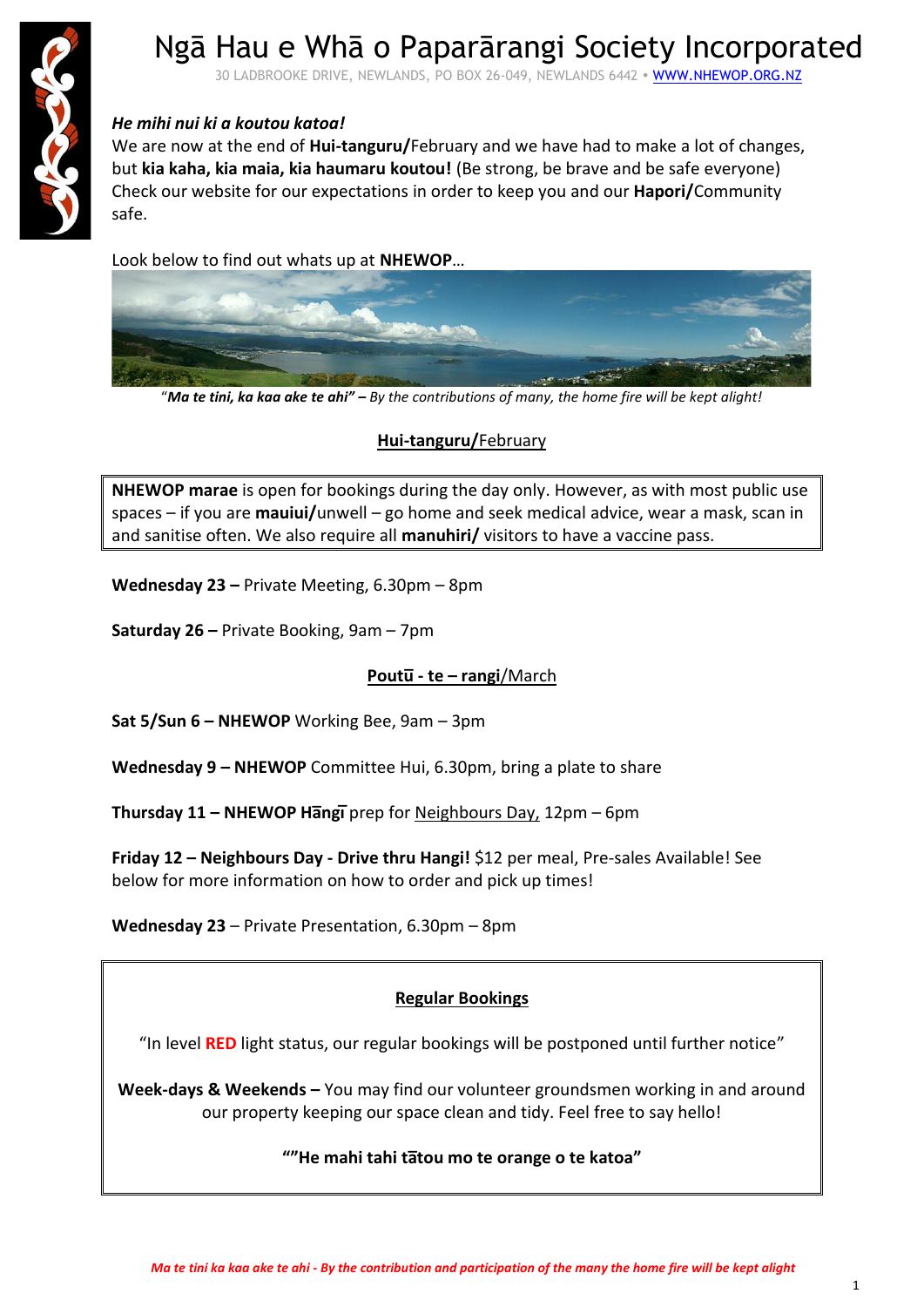

Ngā Hau e Whā o Paparārangi Society Incorporated 30 LADBROOKE DRIVE, NEWLANDS, PO BOX 26-049, NEWLANDS 6442 · WWW.NHEWOP.ORG.NZ

**Tuesdays & Thursdays** – NHEWOP is open from 10am to 2pm for you to pop in for a cuppa and a chat or just to visit and spend some time.



**Venue available** (Daily bookings only for a limit of 35 people per group) – Do you have a great craft or activity that you would like to share with our community? Do you have a special event coming up? we have a great venue that may suit your needs, go to our website – [www.nhewop.org.nz](http://www.nhewop.org.nz/) or you can contact us via email on – [kaitari@nhewop.org.nz](mailto:kaitari@nhewop.org.nz)



*"A look inside our space"*

If you or someone you know are in need of help, kai, or a friendly chat, contact us by phone - **0274771414** or email – [kaitari@nhewop.org.nz](mailto:kaitari@nhewop.org.nz) and we will be in touch. Thank you all for your understanding.

**Nga̅Hau e Wha̅o Papara̅rangi Committee**